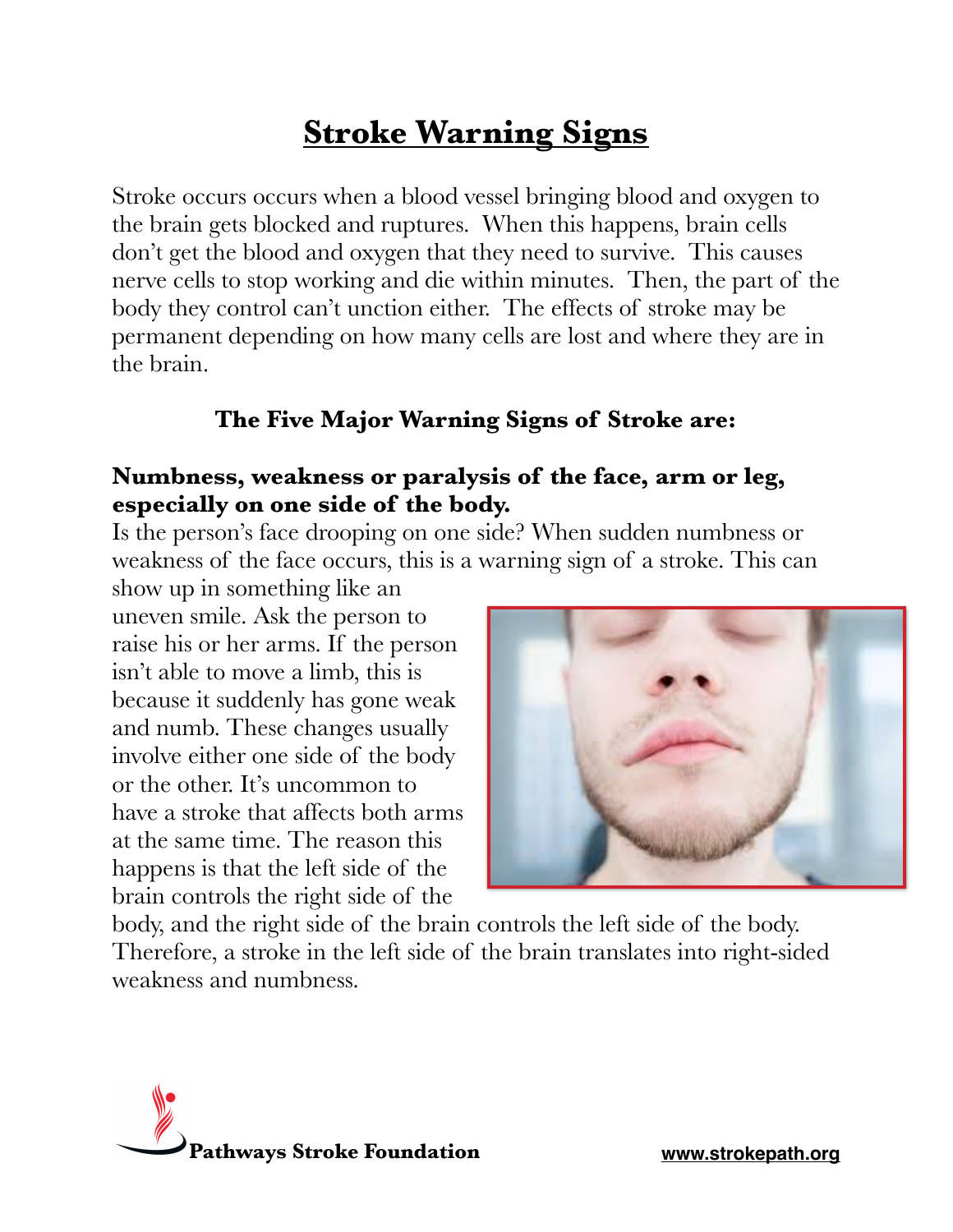## **Confusion or trouble speaking**

Slurred speech is one of the easiest-to-recognize signs of stroke. Do a simple test: make the person repeat a distinctive phrase. "A cat with gloves also catches no mice" works for this. Listen for slurred speech. Does the person say the words wrong? Sudden confused or slurred speech is one of the more common signs of stroke. In fact, if something like this happens, there is an 80% chance the individual is experiencing a stroke.Trouble seeing with one or both eyes

## **Trouble walking, dizziness, or loss of balance or coordination**

Fatigue and confusion can also have difficulty standing and walking. You feel this way because of the blocked or reduced blood supply to your brain a stroke causes.

#### **Sudden Loss of Vision**

Typically, what happens in a stroke is that you lose one-half (or onequarter) of your visual field; you don't go entirely blind. When looking straight ahead, you can't see past midline in one direction. In other words, you lose some peripheral vision in both eyes. So, if you or someone else experiences trouble seeing, with partial loss of the field of vision, this can be a sign of a stroke.

## **A Severe Headache**

People who experience painful headaches might be at higher risk of strokes and heart disease. A sudden, severe headache that comes out of nowhere with no clear cause can be a sign of stroke. Other causes to rule out include stress, anxiety and work exhaustion, of course. If none of those applies, then it's time to consider the possibility of a stroke. This happens mostly with the hemorrhagic type of